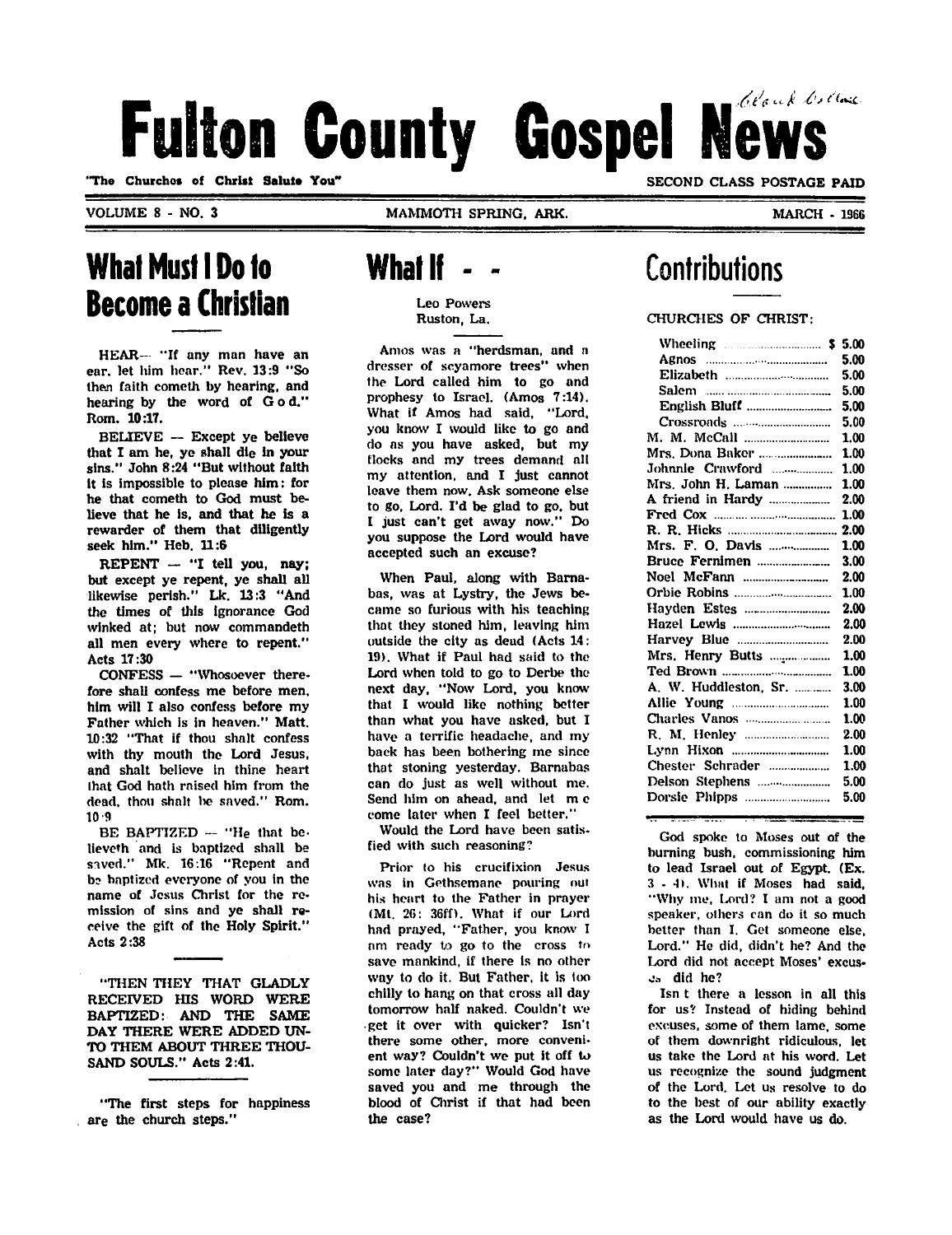### Fulton County Gospel News

#### PUBLISHED MONTHLY FREE SUBSCRIPTION

SECOND CLASS POSTAGE PAID MAMMOTH SPRING. ARK.

#### SUPPORTED BY:

CHURCHES OF CHRIST IN THIS AREA

EDITORS)

CLOVIS RAGSDALE RICHARD ENGLAND

### The Christian and His Brethren

#### Bill Richardson 612 E. Fourth Mountain Home. Ark. 72653

The question of the Christian and his brethren actually covers either directly or indirectly the whole field of the Christian life. It involves the Christian and his relationship to God, because God demands that we treat our breth ren as we should before he will accept us as faithful children. The way wo treat each other is the way we treat God.

In our relationship to our breth ren we either let our light shine or put it under a basket. So often we bring the church into disrepute because of our treatment of each other. What a tremendous force for good our relationship will have if people are forced to say: "Just look at those people in the Church of Christ. Notice how much they love each other."

When we mistreat a brother we destroy something in ourselves. The result of strife, friction, ill will and anger is self-destruction. Being on the right side to start with does not help the matter. These are evil, destructive forces and the one who is guilty of them always loses. There is never a winner in a quarrel.

#### WE ARE BRETHREN

GOD IS OUR FATHER. We must never forget this. When He forgave our sins he took us into his family. Now we are brethren. David would not harm Saul, be cause Saul was the anointed of the Lord. You and I should be ex tremely careful of our treatment of those anointed by the Lord. My brother is a servant of Christ. LET US LOVE ONE ANOTHER

"With a pure heart fervently" (1 Pet. 1:22). We should study 1 Cor. 13 and see the Lord's defini tion of love. Then we should ask ourselves some so u 1-searching questions to try to determine how much or how little love is really present in our lives. Am I willing to suffer wrong and to suffer long? Am I kind? Do I envy? Am I proud? Do I behave myself un seemly? Do I selfishly seek my own? Am I easily offended? Do I believe evil reports about my brethren? Love would solve our problems before they ever arise. Why can't we love each other? God loves us. He does not love us because we are perfect, but in spite of our imperfections. Why spite of our imperfections. Why can't we learn to love like that? I believe we can. FORGIVE

The Father has forgiven us. We should forgive each other. Love does not hold u grudge. Why should it be difficult for us to for give? Love will go much farther than half way to meet a brother and forgive him. It won't sit and wait for the brother to come to us. That is pride, and love is not proud. That is stubbornness, and love is not stubborn. Love is meek and humble. It finds a way! **TOGETHERNESS** 

The idea of togetherness is strong in the New Testament church. Early christians worshipped to gether, prayed together, ate toge ther, worked together and often died together. They loved each other and were one in thought and in action. This spirit of together ness must be strong today. Toge ther we must worship and serve our God in the local congregation. Together we must work to evangelize a lost world for whom our Savior died. Together — with one another and with God.

## Which Way Are We Going!

#### By L. F. Mills

Moral and spiritual direction is more important to us than physi cal direction. Direction, when pur sued, whether on the highway or on the seas, leads to a destina tion. You take direction to arrive. It is the set of the compass and the turn of the helm that determi nes the port at which you arrive. Even an aimless pleasure or sight seeing drive through the countryside must take a final turn of di rection if we arc to arrive back home.

How true this is to life and our spiritual experience. A most illo gical statment is frequently hard, "All roads lead to heaven, it doesn't matter which one we travel". How untrue this statement! If all roads lead to heaven, then no road leads to hell! Solomon wrote "There is a way which seemed) unto a man, but the end thereof are the ways of death". (Proverbs 14:12). Jesus said, "I am the way, the truth and the life: no man cometh unto the Father, but by me". (John 14:6) This is spiritual direction! It is a definite way leading to a destination. You are the Pilot of your ship of life; Christ is your compass and his gospel is your chart. The reefs and shoals that bring shipwreck to your faith are clearly marked. You are the driver on the highway of life. Christ is the builder of that road and his gospel the road map. He tells as that there arc two ways and they end in different destin ations. "Enter ye in at the strait gate: For wide is the gate, and broad is the way, that leadeth to destruction, and many there be which go in thereat: Because strait is the gate and narrow is the way, which leadeth unto life, and few there be that find it" (Matthew 7:13-14). Now, both of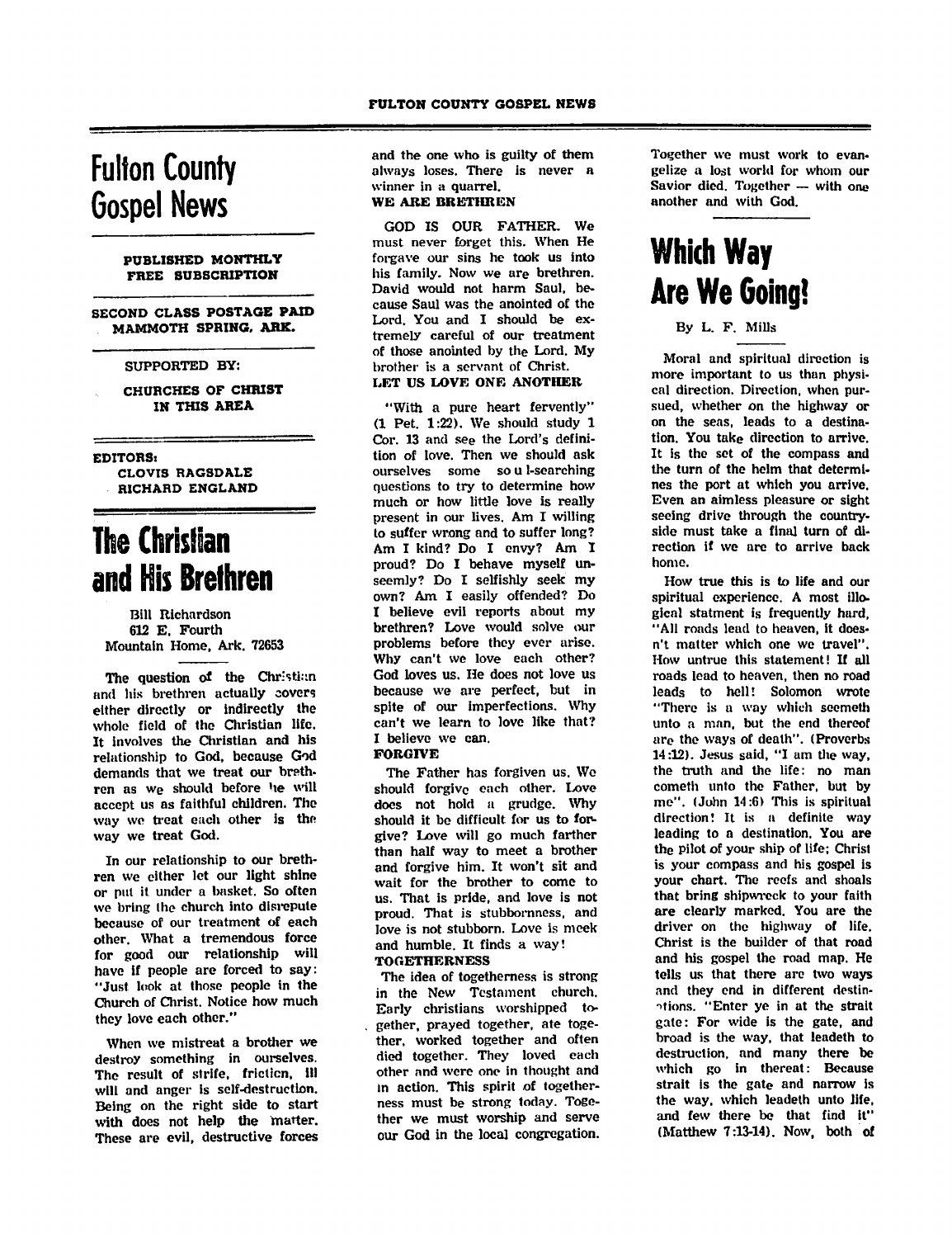### Repentance Is In The Plan

#### By Bill Graddy North Little Rock, Ark.

In our "rush" to make disciples, let us not make them twofold more the child of hell than they were.<br>Matt.  $23:15.$ Matt. 23:15.  $\searrow$ 

Jesus said, "Go ye therefore, and teach (make disciples of ASV) all nations, baptizing them in the name of the Father, and of the Son, and of the Holy Ghost; Teach ing them to observe all things whatsoever. I have commanded you; and lo, I am with you alway even unto the end of the world. Amen." Matt. 28: 19-20. From 1'iis we see that one must be TAUGHT before he is baptized. What must he be TAUGHT? Of course the gospel because it is God's power to save. Rom. 1:16. Questions. How much of the gospel must one

these do not lead to heaven. Which have you taken?

Another cliche, "It doesn't mat ter what you believe, only that you be sincere in what you do be lieve". Knowing the scriptures, no man can truthfully make such an assertion. There is "one faith". (Eph. 4:5). "We are saved by faith" (Eph. 2:8). Faith finds it's right direction on only when it takes its reading from the word of God. (Romans 10:17, 1 Cor. 2) :4-5.

The only foundation we have for saving faith is laid in the scrip tures. (Hebrews 11:1-3). Herein is the evidence and the guidance that will lead us into eternal hab itations, Heb. 11: 13-16) Some who disregarded the scriptures made shipwreck of their faith and were delivered to Satan. (1 Tim. 2:18- 20).

Determination to please God and to go to heaven following the di rection of he scriptures brings one to a glorious destination; the true destiny of the soul. "Come ye blessed of my Father, inherit the kingdom prepared for you from the foundation of the world" (Mat thew 25:34).

KNOW and be TAUGHT before he can be scripturally baptized or made a disciple? Since faith, re pentance, confession, and baptism is the "plan", when it follows that one must KNOW this way and obey or execute it before he can be come a follower of the Lord else why did He give it?

In explaining each step in the "plan", let us answer the two questions. FAITH will be had to a relative degree, but SAVING faith will "work-out" the remaind er of the "plan". Faith leads to re pentance. How much must one re pent before he can become a dis ciple? From what must he repent? He must KNOW that repentance means give-up, surrender, turn his back on, put away, and start anew. This he must be TAUGHT else he would not KNOW how to repent. We suggest some things from which he must repent. Bad language, lying religious error. stealing, drinking alcoholic beverages, an adulterous mate, gamb ling, and etc. He must complete his REPENTANCE by STARTING that is, the drunkard must SOBER UP, the liar must stop his lying as the adulterous mate must be put away. The twofold definition of REPENTANCE is thus employed. When one has been TAUGHT and he KNOWS how terrible his sins are, his confession will be forth coming. Having laid his sins bare, and KNOWING of a better life he is now ready to make known his faith and repentance, by "telling" men he believes in Jesus who is the Christ, Matt. 10:32. Now that he KNOWS because he has be e n TAUGHT of the end of sin, he de sires most of all to have them for given. BAPTISM is for the remis sion of sins and this he glady does because he has been TAUGHT and he KNOWS. Now he needs to be baptized. After baptism he is a new creature, and we must teach him "all" things.

"Some pay their dues when due; Some, when overdue; Some never do; How do you do?

"You can't live like goats and die like sheep."

### News Notes -

There will be a gospel meeting at the church of Christ in Morriston, Arkansas. James L. Neil will be delivering a special series on the Eldership. All nre invited to attend during this meeting April 4 through 8.

Our sympathy is extended to the family of Brother R. A. Robins. Brother Robins passed away re cently after sixty years of labor (or the Lord. His influence has been felt in many places and will continue for many years to come. Ho was an asset to the Lord's church.

THE LECTURE PROGRAM in Mammoth Spring begins in just a few clays. The date: March 21 - 26. Services will be each evening at 7:30. If you are planning to come and need a place to spend the night, write Richard England, Box 184. Mammoth Spring, Ark ansas 72554 and arrangements will be made for you to stay eith er in the home of some of the members of the church, or if you prefer, we will made a reservation for you in a mote). -One family plans to bring their camper o n on their truck and stay on the parking lot behind the church building. However you come; wherever you stay, DON'T MISS THIS LECTURE PROGRAM. Speakers and subjects are listed on the back page of this issue. You will notice that most of the arti cles this month in the paper are by the speakers that are to be with us that week.

If you know the dates of your meeting and the speaker, we would be happy to announce it in the Fulton County Gospel News If you will send us the information.

THANKS to all of you who are sending your zip code number. Shortly we plan to purchase an addressing machine and complete ly renovate our mailing system. At this present time Sister Rosa Ragsdale does the great task of addressing all the papers by hand. This requires a good deal of work, even without the zip code num bers. We appreciate her faithful ness in this work.